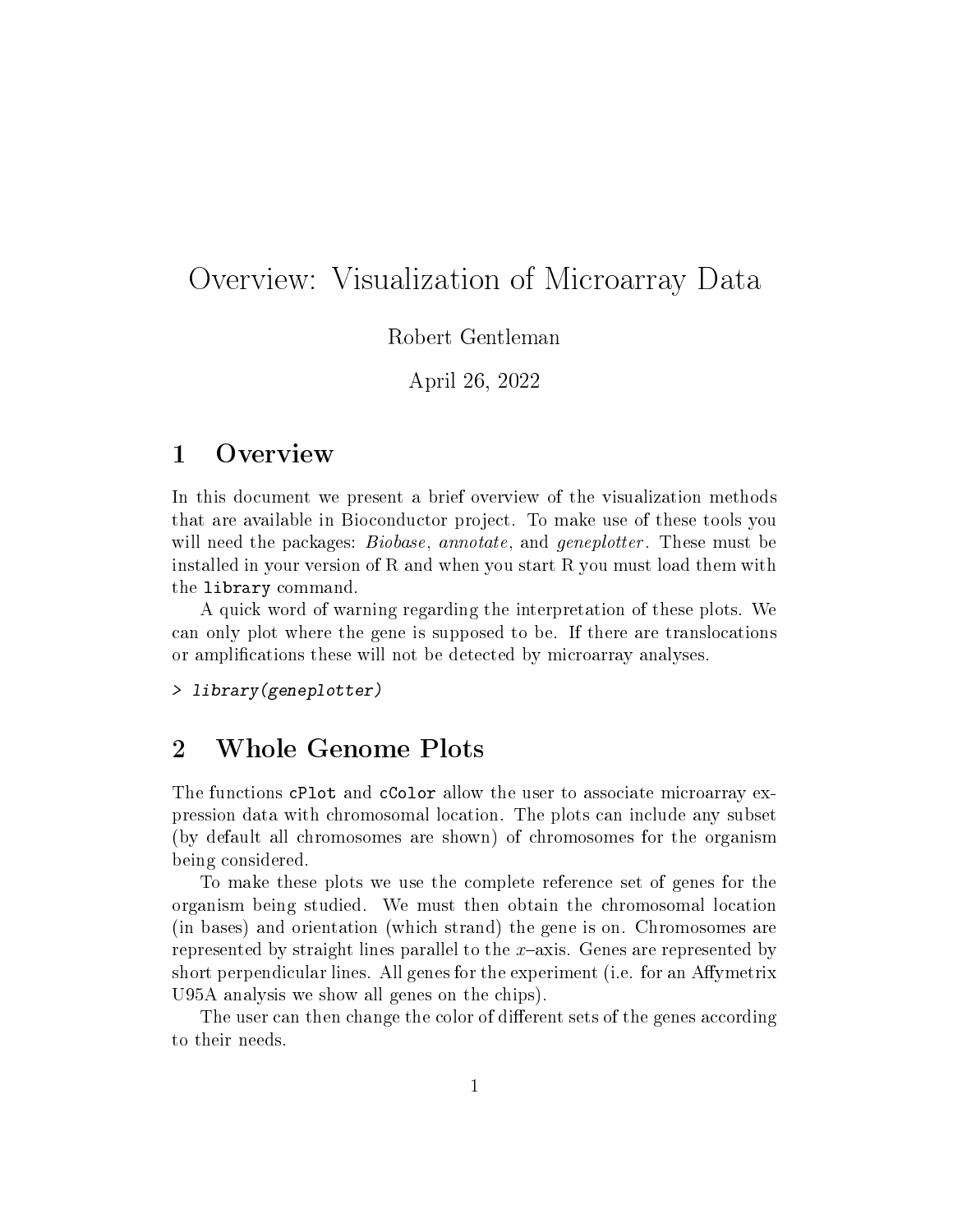The original setup is done using cPlot. The subsequent coloring is done using cColor.

We will use the example data in sample.ExpressionSet to show how this function might be used.

```
> data(sample.ExpressionSet)
> eset = sample.ExpressionSet # legacy naming
> mytt \leq function(y, cov2) {
+ ys <- split( y, cov2 )
+ t.test( ys[[1]], ys[[2]] )
+ }
> ttout <- esApply(eset, 1, mytt, eset$type)
> simeans <- sapply(ttout, function(x) x$estimate[1])
> s2means <- sapply(ttout, function(x) x$estimate[2])
> deciles <- quantile(c(s1means, s2means), probs=seq(0,1,.1))
> s1class <- cut(s1means, deciles)
> names(s1class) <- names(s1means)
> s2class <- cut(s2means, deciles)
> names(s2class) <- names(s2means)
```
Next we need to set up the graphics output. We do this in a rather complicated way. In the plot below we can compare the mean expression levels for genes in Group 1 with those in Group 2. The Group 1 values are in the left-hand plot and the Group 2 values are in the right-hand plot.

```
cols <- dChip.colors(10)
nf \leq layout(matrix(1:3,nr=1), widths=c(5,5,2))
chrObj <- buildChromLocation("hgu95av2")
cPlot(chrObj)
cColor(featureNames(eset), cols[s1class], chrObj)
cPlot(chrObj)
cColor(featureNames(eset), cols[s2class], chrObj)
image(1,1:10,matrix(1:10,nc=10),col=cols, axes=FALSE,
         xlab="", ylab="")axis(2, at=(1:10), labels=levels(s1class), las=1)
```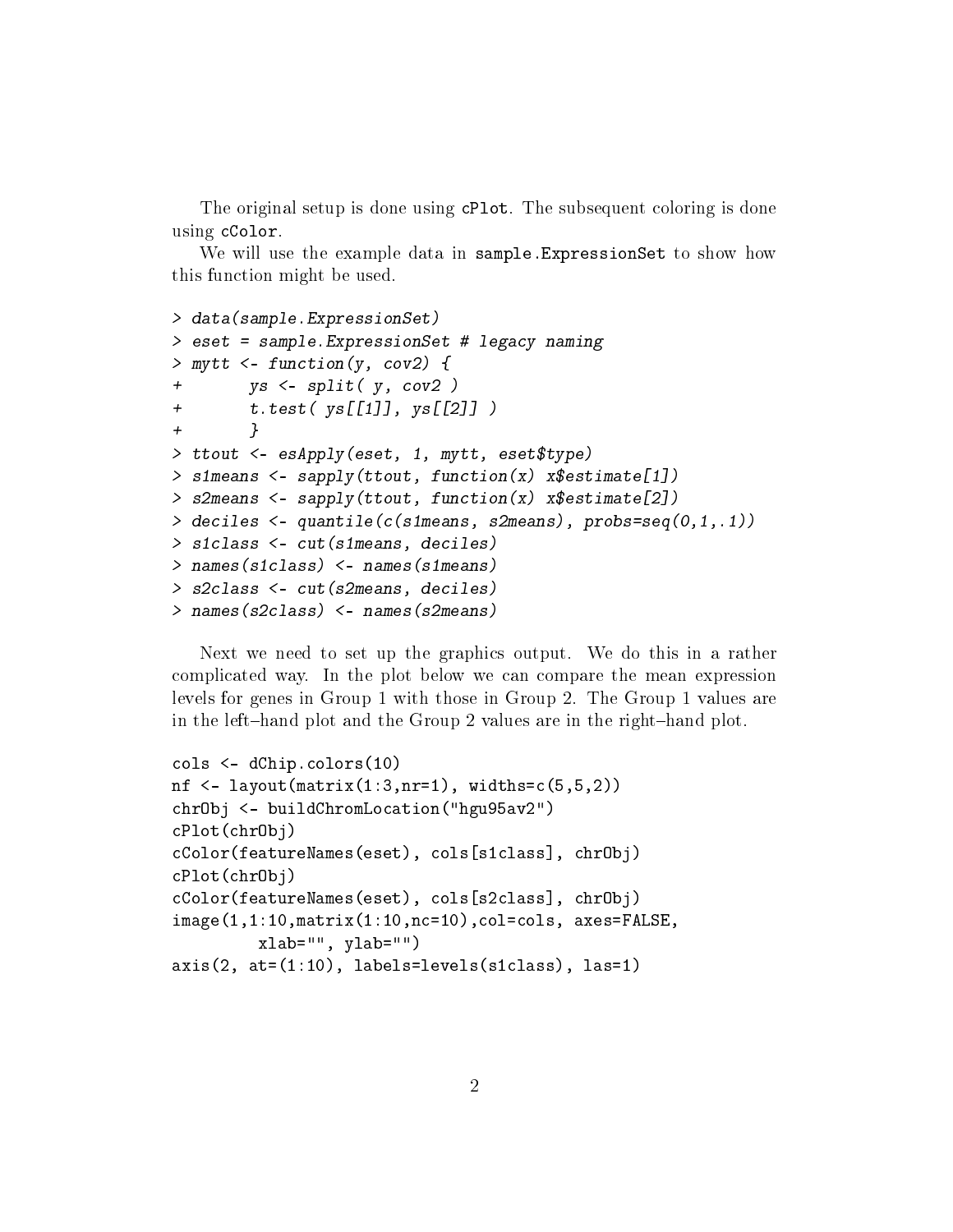

## 3 Single Chromosome Plots

A different view of the variation in expression level can be obtained by plotting characteristics of expression levels over contiguous regions of a chromosome. For these plots cummulative expression or per-gene expressions can be plotted. There are some issues of interpretation here (as in most places) expression is not likely to be controlled too much by chromosomal locality. However these plots may be helpful in detecting deletions (of both chromatids) or amplications, or other interesting features of the genome.

In this section we will show how one can explore a particular chromosome for an amplicon. The data arise from a study of breast cancer in the Iglehart Laboratory.

<environment: 0x55ee38391c38>